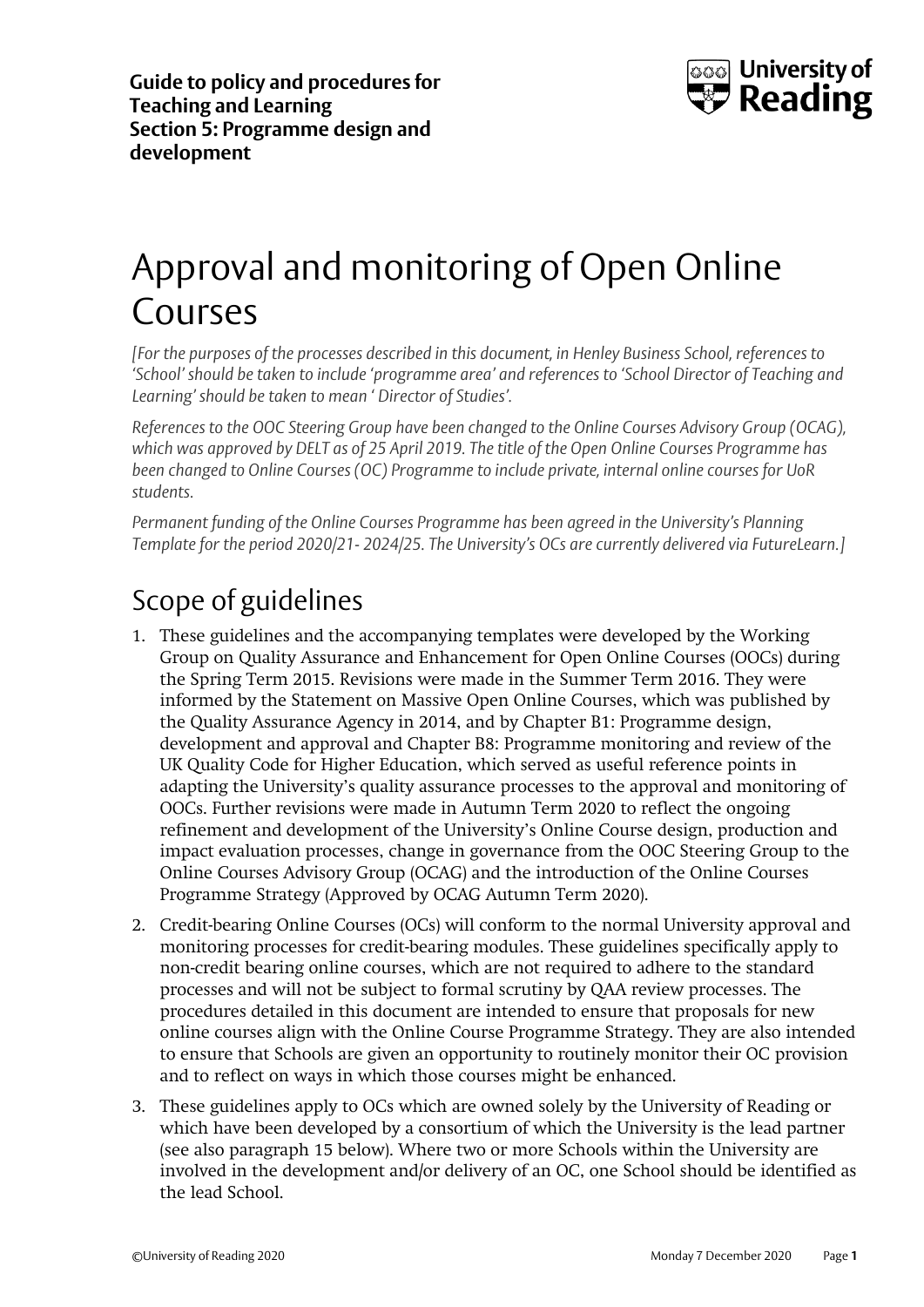- 4. Attached to this document are:
	- a) *The Online Course Programme Strategy 2020/2021- 2023/2024* (Annex 1);
	- b) updated *Online Courses Business Case Template* (Annex 2);
	- c) updated *Online Course Evaluation Report Template* (Annex 3); and
	- d) *OCAG membership and terms of reference 2020-21* (Annex 4)*.*

### Procedure for the development and approval of an Open Online Course

#### **Initial development**

- 5. The procedure for the development and approval of an OC begins in one of two ways:
	- i. The OC Programme Manager approaches an Educator\* and/or Head of School/Function with a suggested proposal for a new online course, possibly in collaboration with an external partner, that will meet one or more OC Strategic Objectives as specified in the Online Courses: Strategy for 2020-2021 -2023/2024, appended to this document (Annex 1).
	- ii. The Proposer(s) (Educator) of the lead School/Function approaches the OC Programme Manager to discuss their idea for a potential new course; possibly in line with a bid for research funding, or on the recommendation of a Head of School/Function, Teaching and Learning Dean or similar, to discuss whether or not it will meet one or more of the OC strategic objectives.

This meeting serves several purposes. It assists the OC Programme Manager to better understand the proposal and the Educators to understand the process for designing and producing a new course with the OC team, and the investment of time required to create and manage the first and subsequent runs of a course.

#### **Business case and formal approval**

- 6. If the proposed course meets one or more OC Strategic Objectives and the Educator is willing to proceed based on the resourcing and other requirements discussed, the OC Programme Manager will ask the Educator to complete and submit an OC Business Case to them, in line with the OC Business Case Template which is appended to this document (Annex 2).
- 7. At this stage, if they have not already done so, the Educator must also discuss the project and seek written approval from their Head of School/Head of Function to confirm that in principle, they are happy for the member of staff to proceed with the project if it is approved. The OC Programme Manager will meet with/liaise the HoS/Function to answer any questions regarding the resourcing of the project.
- 8. The OC Programme Manager will review the completed proposal and if necessary, suggest any changes and/or refinements to the Educator. The Educator will make any final changes to the Business Case Proposal. Once complete the OC Programme Manager will submit the Proposal together with their recommendations, to the Online Courses Advisory Group (OCAG), for feedback and comment.
- 9. The OCAG will review and provide feedback on the Business Case Proposal and the OC Programme Manager's recommendations, considering the OC Programme's and the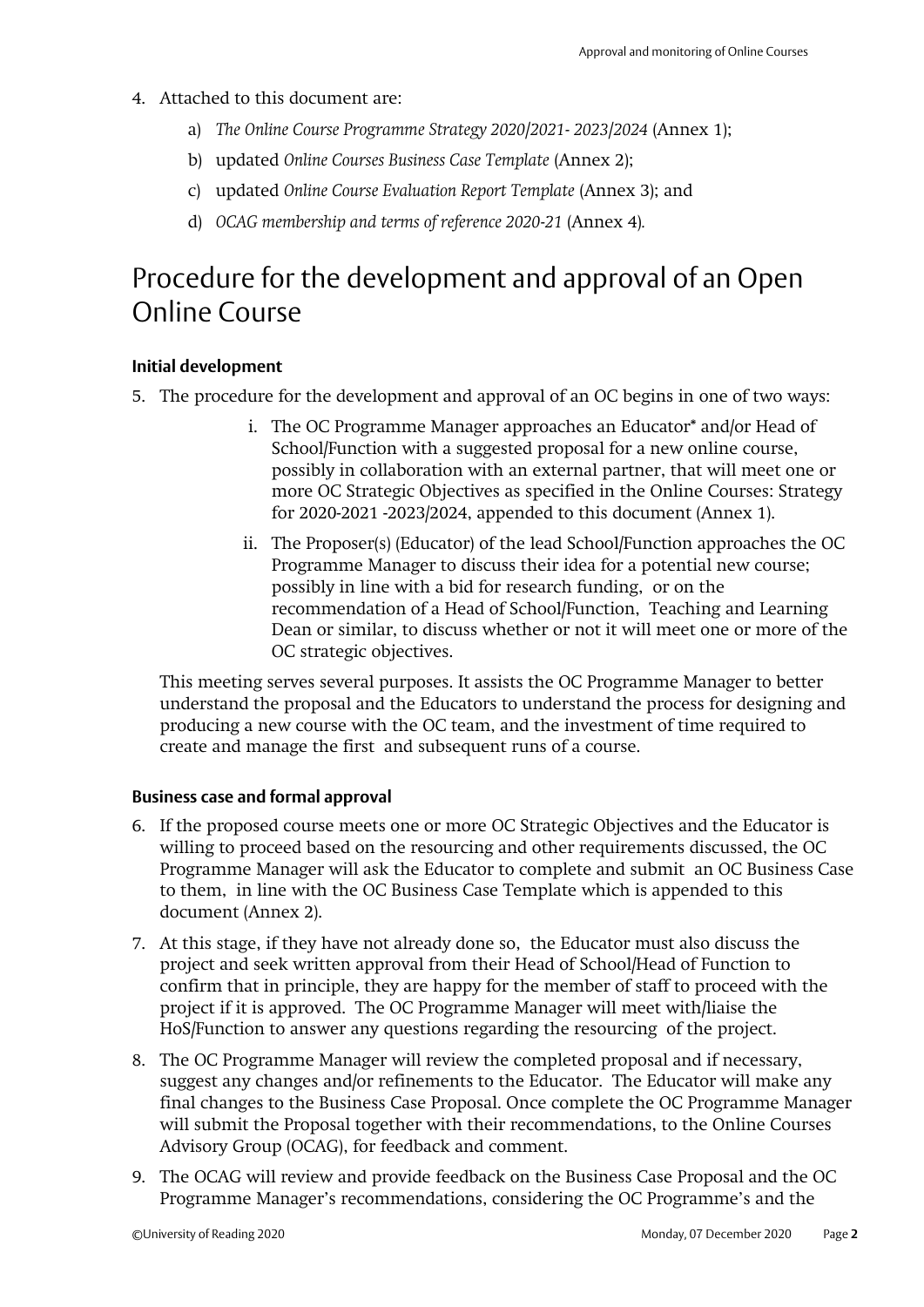University's broader Strategic Objectives. The Group may provide suggestions for how the Business Case Proposal might be further developed to help meet these.

- 10. Depending on the recommendations of OCAG, the OC Programme Manager will either approve the Business Case Proposal or invite the Educator to develop the Business Case Proposal further to respond to these suggestions. At the OC Programme Manager discretion, the revised Business Case Proposal may be presented to OCAG for further comment.
- 11. The OC Programme Manager will inform the Pro-Vice-Chancellor (Teaching & Learning) and the Teaching and Learning Dean who sits on the OCAG, when courses have been approved.

#### **Post-approval**

- 12. Following the decision of the OC Programme Manager, a Digital Learning Producer is appointed who leads on scoping, course design, course development and production of the online course. This is overseen by the Online Courses Programme Manager through weekly meetings to identify potential blockers.
- 13. The OC team use the Scoping Document Template to confirm: the target audience, key objectives and how these will be measured during evaluation, the task and all relevant stakeholders. It also specifies a timetable for the course development in association with Schools, external events, and the platform provider's schedule. Educators formally agree the finished scoping document and course development schedule via email/ meeting.
- 14. The OC team and Educators meet to develop the online course structure based on the agreed audience and objectives in the scoping document. This session, led by the OC team will use pedagogic principles to ensure an excellent learner experience, by implementing best practice in online learning design.
- 15. The Educator, and any other Educator team members develop the OC content. They may be based in one or more Schools/subject areas, but one School will be identified as the lead School. One of the Educators will take on the role of 'Lead Educator' and will assume overall responsibility for developing the course content including writing the content, overseeing the smooth-running of the course and interacting with learners and mentors as appropriate. The Lead Educator's School is responsible for approving both the quality and the academic rigour of the material provided.
- 16. The Educators will receive guidance and support from the OC team, who will help to ensure that the structure of the course, balance of learning activities and content are tailored for the online platform and to the intended audience(s). The OC team will also ensure the online content is accessible and follows UoR Online Courses house style and will provide guidance and support where necessary.
- 17. With guidance from the OC team, Educators are responsible for obtaining permission for all 3rd party materials. Records must be provided for each permission clearance to be stored centrally by the OC team.
- 18. The Educators will update their School on course development progress and ensure the School's satisfaction with the academic content of the OC. The Educators may ask colleagues within their department to act as reviewers for the course content. The OC team will also quality check the OC content and discuss any feedback with the Educators.
- 19. The platform provider(s) may also conduct quality checks on OC content. These checks typically focus on accessibility, technical aspects, pedagogy and branding requirements. The University should not, however, rely on these as the sole quality assurance check.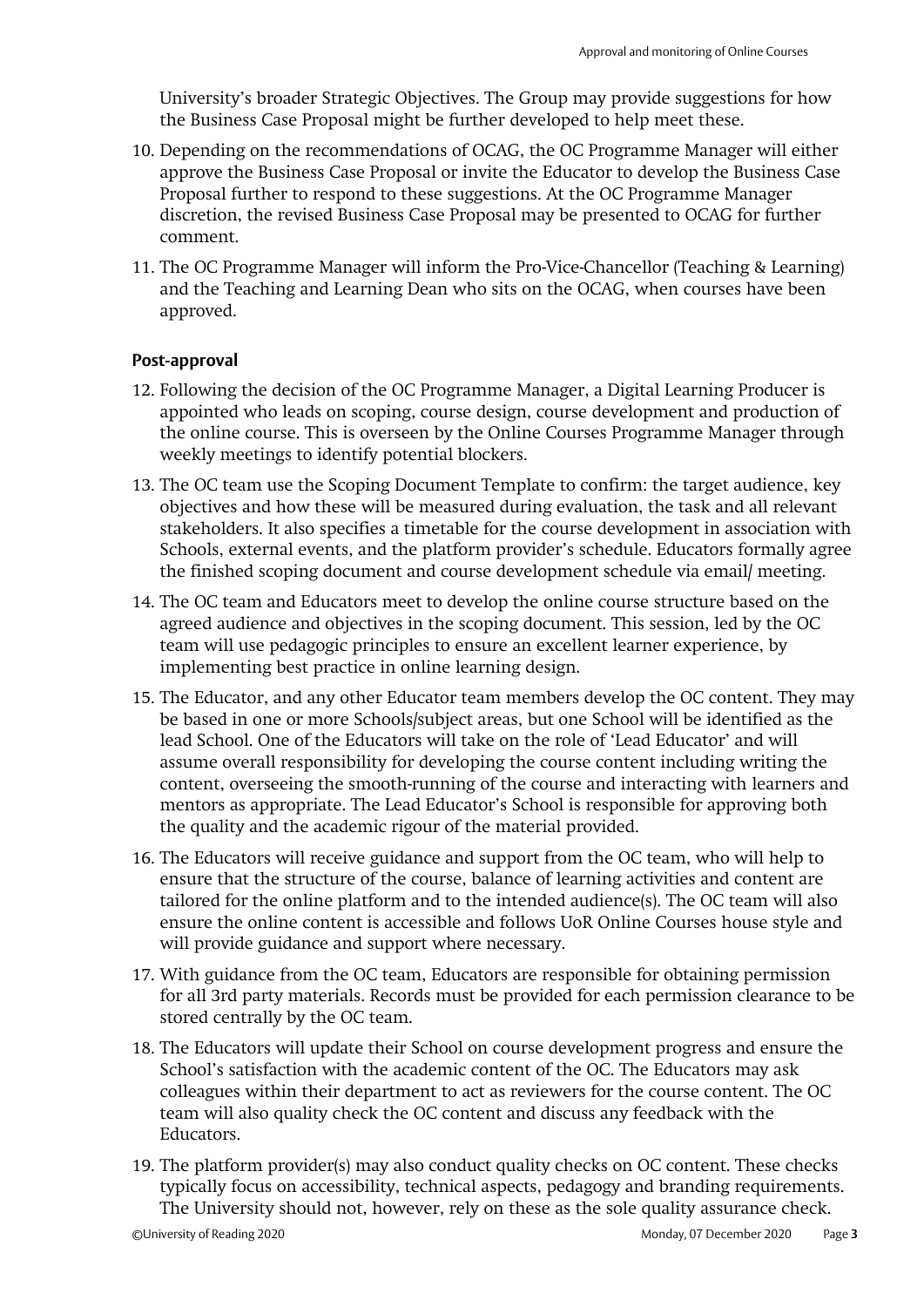- 20. Where issues are identified by any of these parties, these are resolved by the OC Team and Educators prior to the release of the OC.
- 21. The Educators may identify a mentor team to monitor and respond to queries in the course discussion areas during a set facilitation period. Facilitation training will be provided by the OC team and mentors will also be guided by any code of conduct provided by the platform(s).
- 22. The OC is released according to the previously-agreed schedule and monitored by the Educator team or a supervised mentor team.
- 23. The release of the OC is reported to the OC Advisory Group and within regular CQSD updates to DELT and to the relevant School Management Board.

#### **Modifications to the approval process**

24. Where an OC is not managed by the University's OC team, but has been developed by a consortium of which the University is a partner and where the University's name will be associated with course, the OCAG will retain the right to comment and approve the course content. The OCAG must clarify who will be responsible for conducting quality assurance checks on the initial and all subsequent runs of the OC. All co-branded course materials must adhere to the University of Reading's co-branding guidelines.

### Monitoring of Open Online Courses

- 25. The OC team will produce a formal evaluation report after the first run of a course to share with the Educator team which will fulfil a quality assurance function and encourage enhancement of learning and teaching. The OCAG may from time to time, request an evaluation of a particular course.
- 26. The OC Evaluation Report Template, has been designed for this purpose (Annex 3). The template, based on the University of Reading's Evaluation Framework, includes a section for reflection upon and an analysis of course statistics; qualitative comments and survey feedback; the achievement of course objectives and learning outcomes, placing greater emphasis on the impact of the course. The OC team will provide a set of recommendations to the Educator team for subsequent runs, based on this evaluation. The Educators, the OC team and the platform provider will continue to conduct quality checks on each subsequent run of an OC.
- 27. When reviewing course statistics, Educators are advised to be mindful of the context and to avoid making broad comparisons across courses. For example, any reflection on the number of enrolled learners or the retention rate over the duration of the course should be set in the context of the intended audience(s).
- 28. The OC team and Educators meet to discuss the evaluation report and proposed amendments and agree any amendments to subsequent runs of the course. Amendments and changes to future runs and re-evaluated following Run 2. The OC team may complete further evaluation reports after subsequent runs; however, there is no formal requirement.
- 29. The OC Evaluation Report will then be signed off by the Lead Educator and shared with the relevant School Management Board.
- 30. The Online Courses Programme Manager or the Senior Digital Learning Producer produces a (maximum 3 pages) over-arching, evaluative OC Annual Quality Assurance Report which will be considered by DELT during the Spring Term, alongside the Annual Quality Assurance Reports.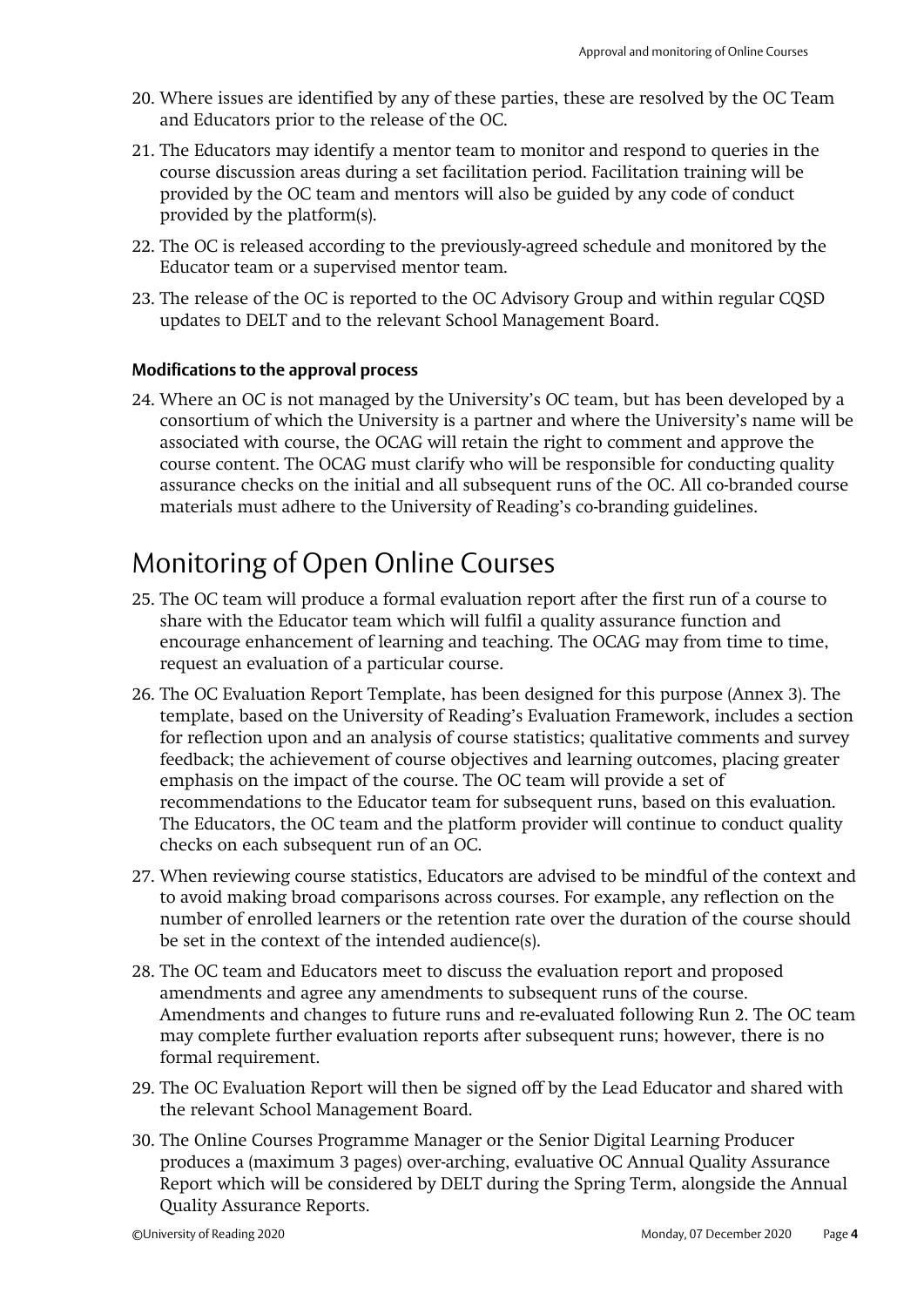| Version | Keeper | Reviewed   | Approved<br>by | Approval<br>Date | Effective<br>From |
|---------|--------|------------|----------------|------------------|-------------------|
|         | AGS    | Every year | <b>UBTL</b>    | 28/04/2015       | Immediately       |
|         | AGS    |            | <b>UBTL</b>    | 30/01/2017       | Immediately       |
|         | AGS    |            | <b>UBTLSE</b>  | 30/11/2020       | Immediately       |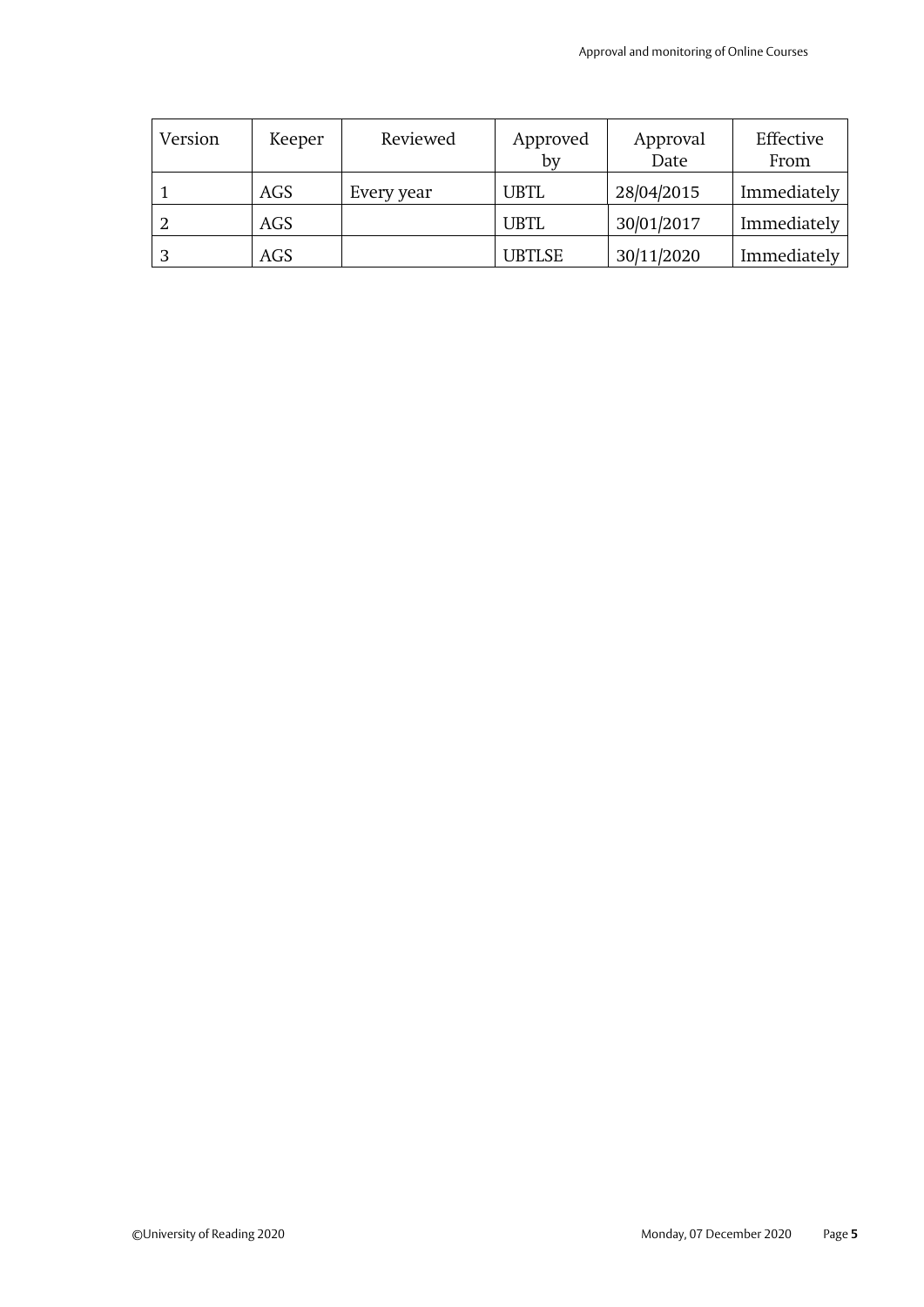# Annex 1

#### **Online Courses: Strategy for 2020-21 – 2023/2024**

From August 2020, Online Courses activity is funded centrally by the University with a contribution from Access and Participation (£90k).

The Online Courses' work and activity will balance, and where possible align, 5 priorities. The selection of courses and activities will be guided by their relevance to these priorities.

| Rank           | <b>Priority</b>                                                                                                                                                                                                                                                                                                                                                          | <b>Rationale</b>                                                                                                                                                                                                                                                                                                                                                                                                                                                                               |
|----------------|--------------------------------------------------------------------------------------------------------------------------------------------------------------------------------------------------------------------------------------------------------------------------------------------------------------------------------------------------------------------------|------------------------------------------------------------------------------------------------------------------------------------------------------------------------------------------------------------------------------------------------------------------------------------------------------------------------------------------------------------------------------------------------------------------------------------------------------------------------------------------------|
| $\mathbf{1}$   | Develop courses to support the<br>following key strategic areas for the<br>University, including:<br>a) Domestic and international<br>recruitment U/G and P/G<br>b) Progression into employment<br>c) Research strengths and impact<br>d) 'Engaged University' and<br>lifelong learning<br>e) Collaborations/partnerships<br>with prestigious, external<br>organisations | To help the University:<br>a) meet its domestic and international<br>recruitment targets for 2021-2022 and beyond.<br>We will work closely with the Global<br>Recruitment & Student Engagement teams to<br>target courses at pre entry students, teachers/<br>parents/and other influencers.<br>meet its onward employment targets<br>b)<br>evidence strengths, impact, and dissemination<br>$\mathsf{C}$<br>of research<br>d) in its development of Lifelong Learning<br>e) raise its profile |
| $\overline{2}$ | Develop a proportion of courses per<br>year that support under-represented<br>groups (*see list below)                                                                                                                                                                                                                                                                   | To help the University fulfil its Access and Participation<br>plan, with particular focus on the following areas:<br>access to HE via OOCs<br>$\bullet$<br>attainment in HE via internal facing, invitation<br>$\bullet$<br>only courses (adding value for current and<br>prospective students)<br>successful progression into employment and<br>further studies - via OOCs and internal facing,<br>invitation only courses                                                                    |
| 3              | As appropriate, support<br>teaching and learning aspects<br>of the Phase 3 of the Post-<br>Covid-19 Response programme<br>(implementing the work of<br>Phase 1 and 2).                                                                                                                                                                                                   | To support the re-imagining of the University of<br>Reading for a new age                                                                                                                                                                                                                                                                                                                                                                                                                      |
| $\overline{4}$ | a) Build links with the University's<br>new fully online distance<br>learning programme<br>b) Learn from the University's new                                                                                                                                                                                                                                            | To support, complement and increase uptake<br>$\mathsf{a}$ )<br>of the University's ODL activity. (Example:<br>creating free OOCs to 'front end' each<br>programme and act as recruitment tools by                                                                                                                                                                                                                                                                                             |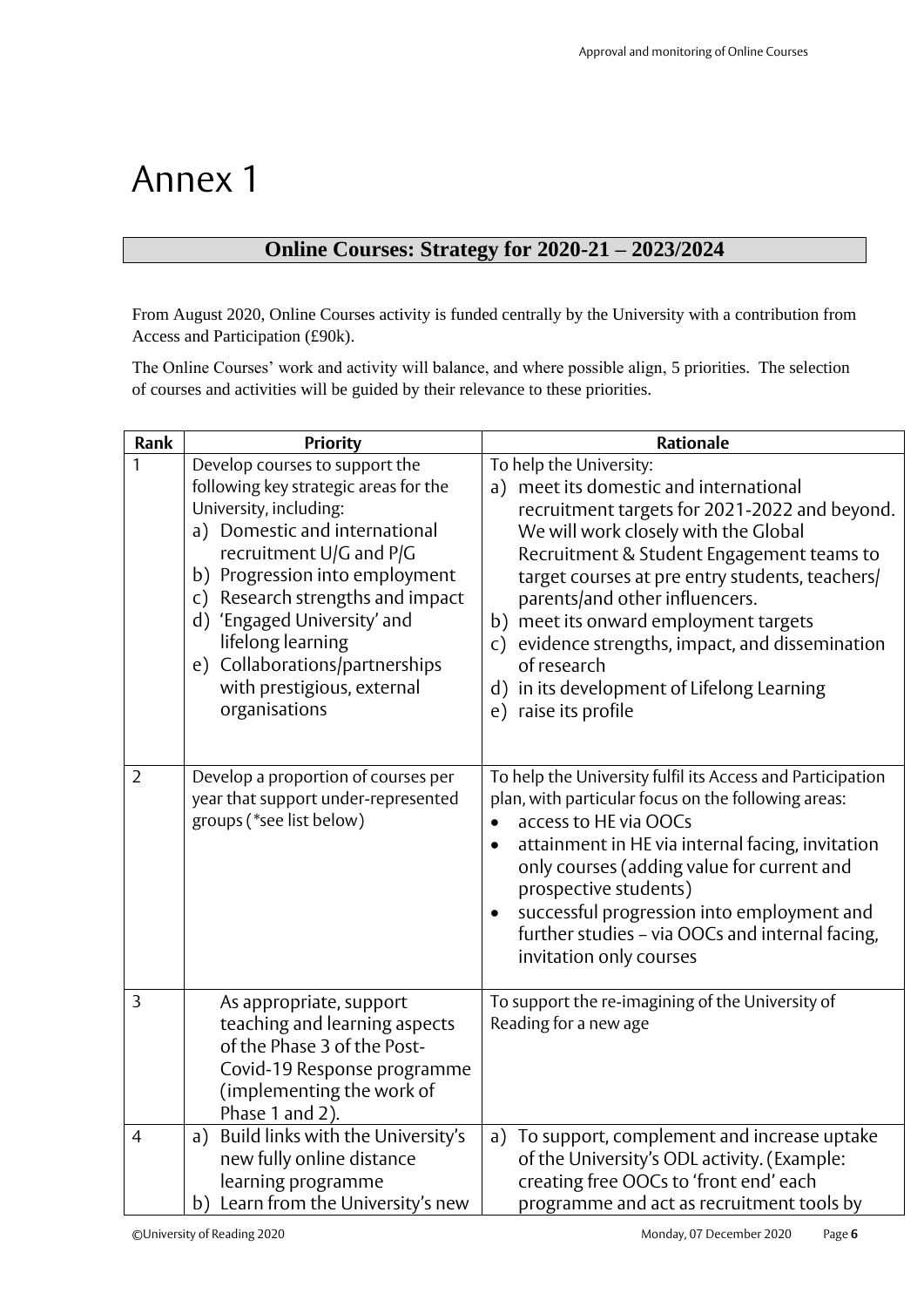|   | online distance learning<br>programme                                                                                                                                                                                                                                                                                                              | offering potential students a preview/taster)<br>b) To develop internal capacity for production of<br>online distance learning and increase self-<br>sufficiency. This could range from micro-<br>credentials to full programmes. |
|---|----------------------------------------------------------------------------------------------------------------------------------------------------------------------------------------------------------------------------------------------------------------------------------------------------------------------------------------------------|-----------------------------------------------------------------------------------------------------------------------------------------------------------------------------------------------------------------------------------|
| 5 | a) Generate direct revenue<br>through, for example, course<br>upgrade sales, paid-for micro-<br>credentials.<br>b) Attract external funding<br>through collaborating with<br>internal and/or external<br>stakeholders to secure third<br>party funding.<br>c) Generate direct revenue<br>through consultancy services to<br>external organisations | To provide an income stream for Online Courses.<br>[Note: appropriate consultancy charging rates for<br>external consultancy and services to be considered)                                                                       |

\*Under-represented groups

- Disabled students
- Students from low-income households
- Students from low HE participation postcodes
- Mature students
- First generation HE attenders
- Black and minority ethnic students
- No students specifically targeted, but tackles a challenge often encountered by underrepresented students in HE.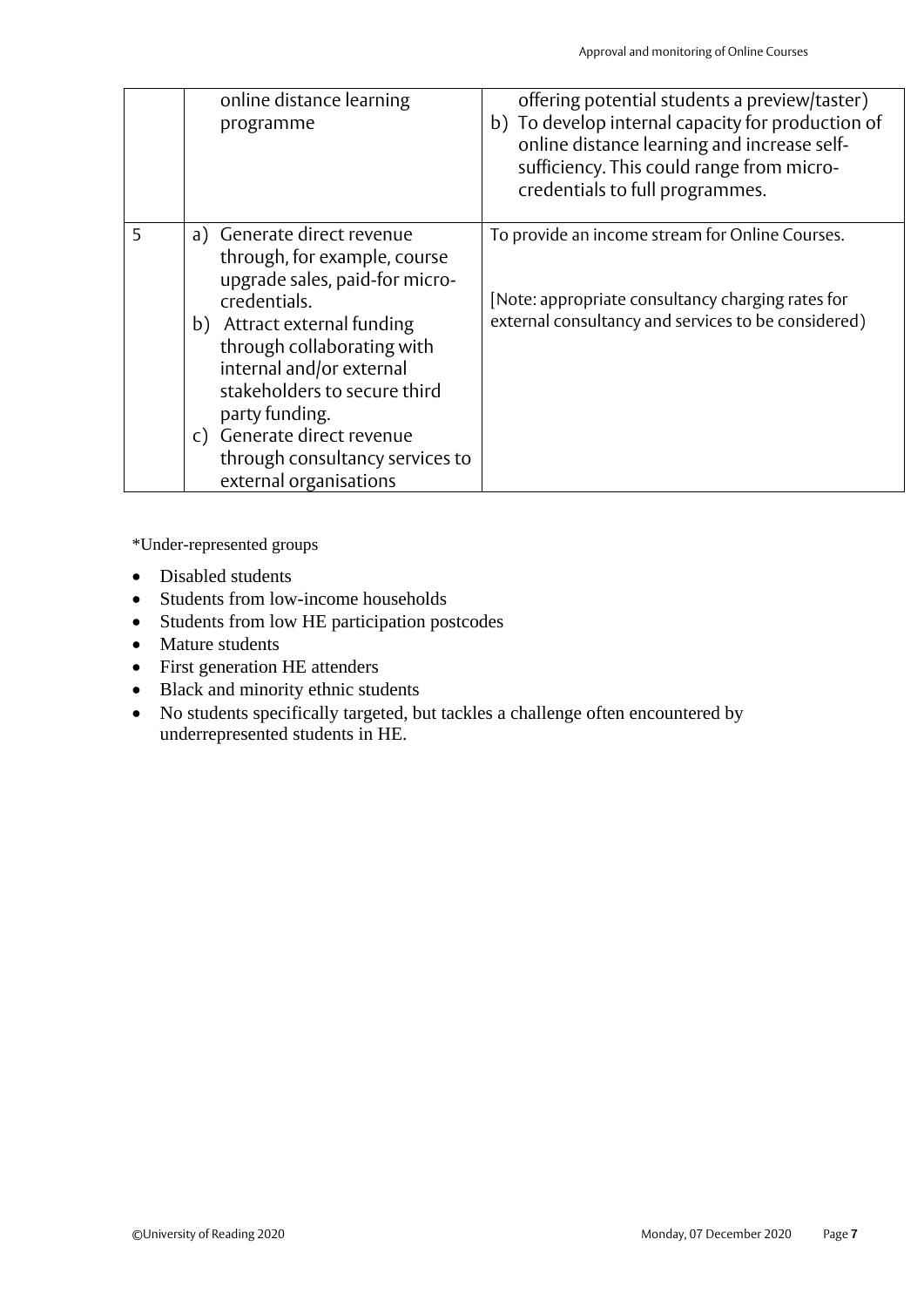# Annex 2

# **Online Course Business Case Proposal**

Before you complete this document, we recommend contacting Nicky McGirr Online Courses Programme Manager to discuss your ideas. [\(n.mcgirr@reading.ac.uk](mailto:n.mcgirr@reading.ac.uk))

#### **Course title**

**Contact/s** (Name/School/Department/Function/Email)

**Here is an opportunity to provide a clear rationale for the course. Why do you want to make this course? What are you trying to achieve?** 

*Although each new proposal will be considered on a case by case basis, the Online Courses Advisory Group will be looking to see if your proposed course aligns with one or more of the following Online Courses Programme objectives.*

- *1. Meeting Access and Participation Fund Requirements.*
- *2. Meet the following key strategic objectives for the University: recruitment, building links with the community, research and teaching excellence profile raising, sustainability.*
- *3. Revenue Generation*
- *4. Building Links with the University's new distance learning programme*
- *5. Meeting a specific Departmental objective*

#### **A: Driver/Rationale**

[What is the need, problem or opportunity? What evidence is there for this need, problem or opportunity? What is unique about this course?]

#### **B: Target audience**

[Please provide a brief description of your target audience. If your course is appropriate for more than one audience please list these in approximate order or relevance]

#### **C: Institutional and departmental strategic priorities**

[Which of the strategic objectives listed in italics above will your course help to meet and how?] **D: Competitors**

[Please provide details of any competing courses you have found online and a brief summary of the key differences between your proposed course and any competitors.]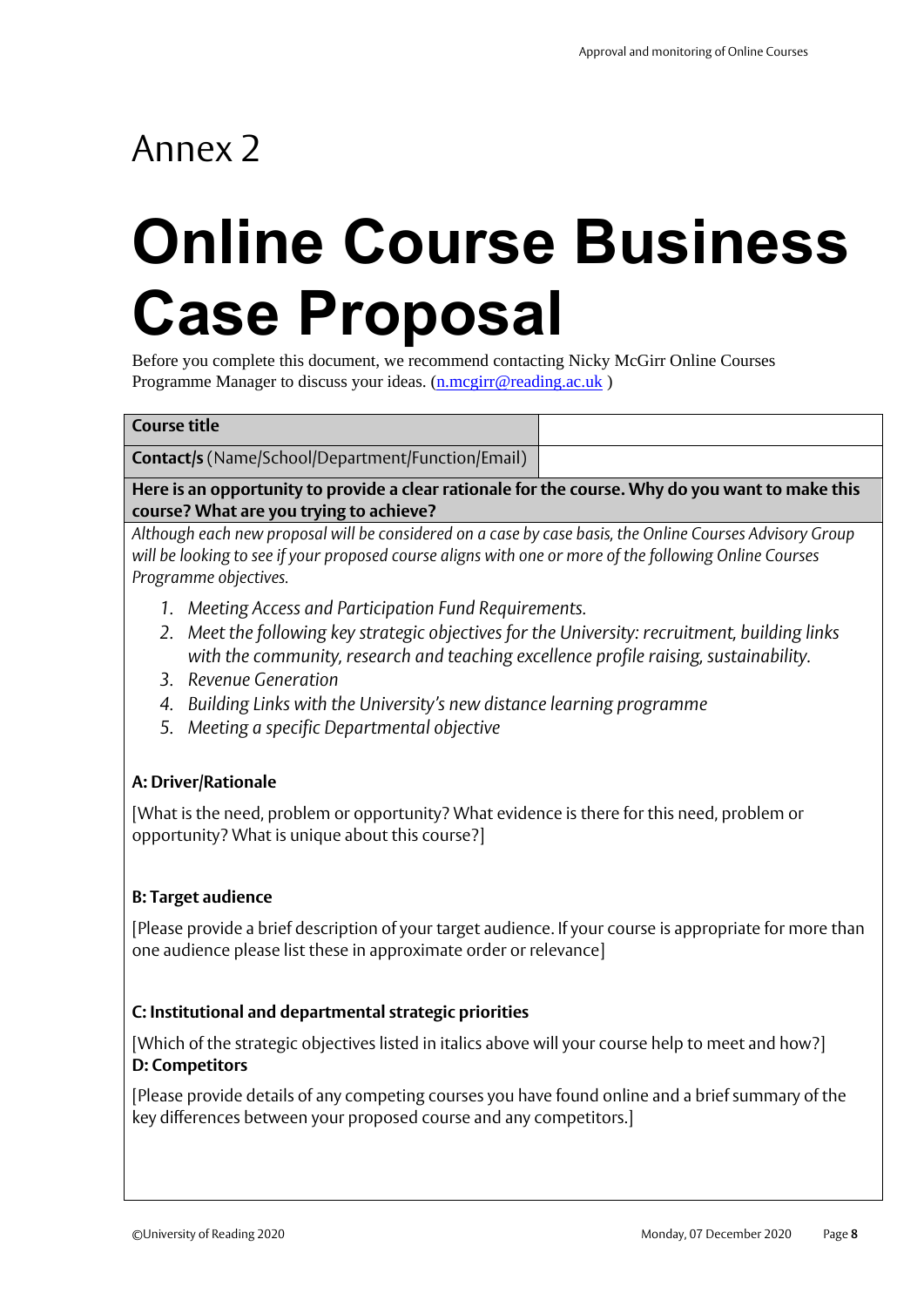#### **Here is an opportunity to tell us more about the course. What will the learner achieve from taking the course?**

#### **E: Overview of the course, week by week**

[Describe the content of the course week by week, and what you plan to do? No need to go into depth here - just outline the key theme(s) that will be covered in each week. E.g. "Week 1 - Cardiovascular anatomy and physiology. Introducing the anatomy of the heart and cardiovascular system and how it works.]

#### **F: Learner outcomes**

[Describe the learning outcomes of the course (maximum 4) which would appear on a certificate. What knowledge and skills will the target audience gain from completing the course?]

#### **Here is an opportunity to provide clear detail about the impact of the course.**

*Measuring impact is a requirement for each of our online courses. If this project is approved the Online Course team will set up a meeting to discuss the various data sets and ways in which we can evaluate the impact and therefore success of an online course. It would be helpful in advance to understand what measurements of success you would be particularly keen to explore.*

#### **G: Success**

[What will success look like? What will be the impact of this course? If possible, break down at the five different levels of the Evaluation and Impact Framework. More information on the five levels of impact can be **found here.** ]

| Level 1                   | Measures numbers, coverage and usability of activities and involvement of participants                                                                                                                                                                                          |
|---------------------------|---------------------------------------------------------------------------------------------------------------------------------------------------------------------------------------------------------------------------------------------------------------------------------|
| <b>Reach</b>              | and/or targeted groups. E.g. Number of learners, number of completers]                                                                                                                                                                                                          |
| Level 2                   | [Analyses feedback on participants' reaction, was it useful, engaging, interesting,                                                                                                                                                                                             |
| <b>Reaction</b>           | enjoyable?]                                                                                                                                                                                                                                                                     |
| Level 3                   | [Measures whether information has been absorbed and objectives have been met. E.g.                                                                                                                                                                                              |
| <b>Learning</b>           | Change in behaviour, attitude, knowledge, skill                                                                                                                                                                                                                                 |
| Level 4                   | [Analyses the extent to which newly acquired skills, knowledge, or attitudes are applied                                                                                                                                                                                        |
| <b>Behaviour</b>          | in different contexts]                                                                                                                                                                                                                                                          |
| Level 5<br><b>Results</b> | [Determines if there has been any positive impact on the strategic objectives (e.g. KPIs)<br>of the University e.g. access, participation, retention, attainment, progression. Results<br>could also cover impact on more localised objectives at School or Departmental level] |
| 11.5333                   |                                                                                                                                                                                                                                                                                 |

#### **H: Evaluation**

[Which methods of evaluation will you use to measure success? What datasets might you need to access? Help formulating evaluation questions [can be found here.](https://sites.reading.ac.uk/wp-content/uploads/sites/42/2019/10/Five-levels-of-Impact-Sample-questions.pptx)]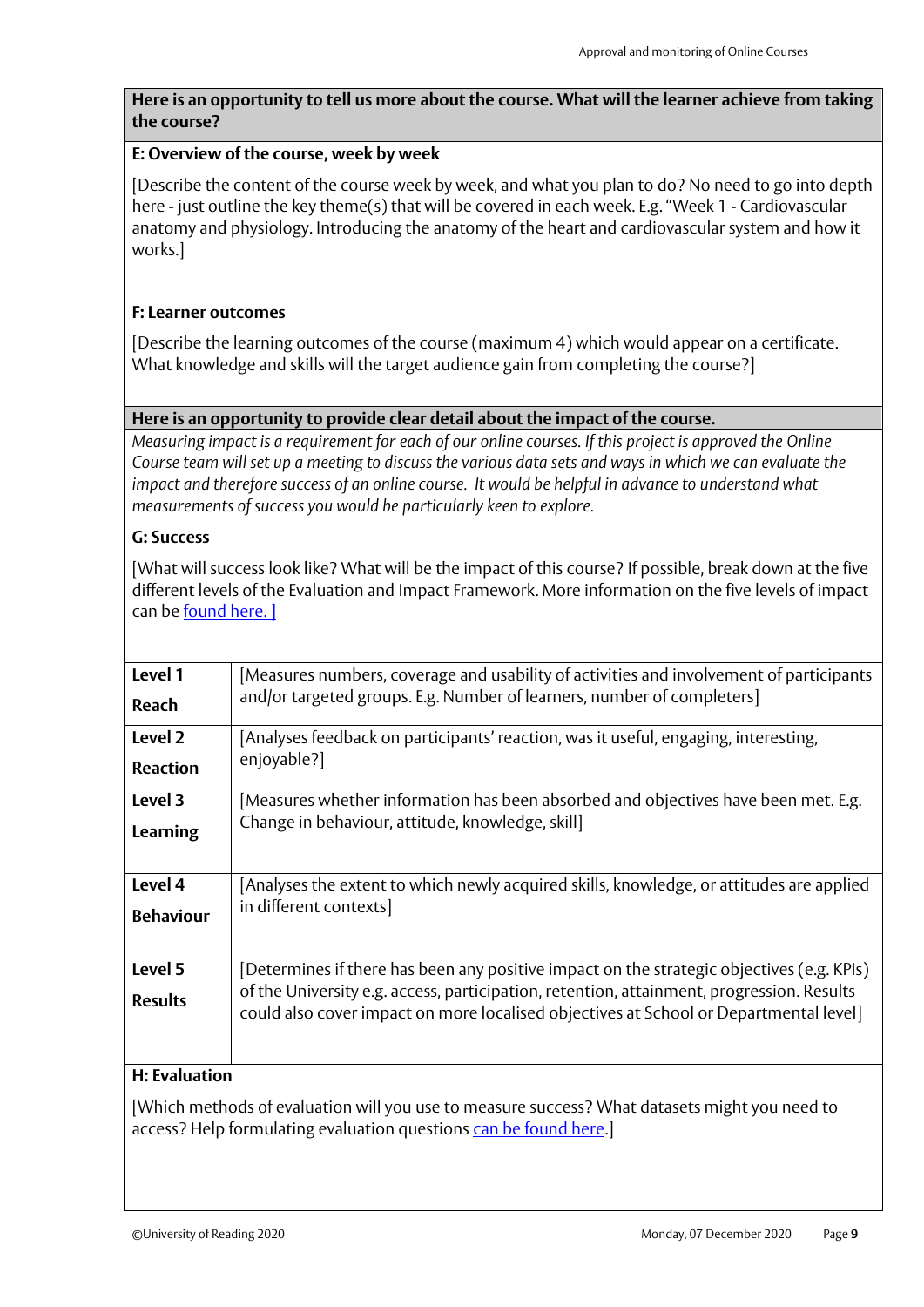#### **Here is an opportunity to provide clear detail about the commitment and support for the course.**

*Designing, developing and running an online course involves a substantial and ongoing commitment of time. Although the most significant workload is planning and preparing the course materials in advance of the first run, a course will typically run two-three times per year on an ongoing basis and will require the Educator team to support each 'run' ; either by facilitation themselves or by overseeing a team of student mentors.* 

*It is important that your Head of School is aware of this workload. Please note we are required to secure written confirmation from your HoS that they are aware of and supportive of you devoting the necessary time to complete the first run of the course, and to continuing to support two-three further runs per year for at least 2 years, should this proposal receive approval to go ahead.*

#### **I: Your commitment**

[Please confirm you are willing to commit to monitoring and facilitating at least two - three runs of the course for two years.]

#### **J: Your HoS**

[Please confirm that you have spoken to your HoS about this project. Please note we will require an email confirmation from your HoS that they are supportive before considering this proposal further.]

#### **K: It is important your SDTL is aware of this project and how it fits in with the wider priorities of the Department or School.**

[Does this course fit with any of the programmes within your Department, School or the wider University? Will it form part of a blended learning offering or will it be used as an optional, additional resource?]

#### **L: Main Educator details**

[Give the name, email and phone number of the main person to contact re this proposal.]

#### **M: Other educators**

[It is important to have support from colleagues for writing, developing and checking content, as well as help in managing discussions while the course is running. Please provide a list of the name(s), email addresses (s) and phone number(s) of other members of the Educator team. Please list academics who will be involved and indicate whether they will act as visible Educators on the course or just support its development.]

#### **N: External stakeholders**

[Will any external experts or organisations be contributing content or other resources to the course? Please explain their role within the project.]

#### **O: Endorsement and Accreditation**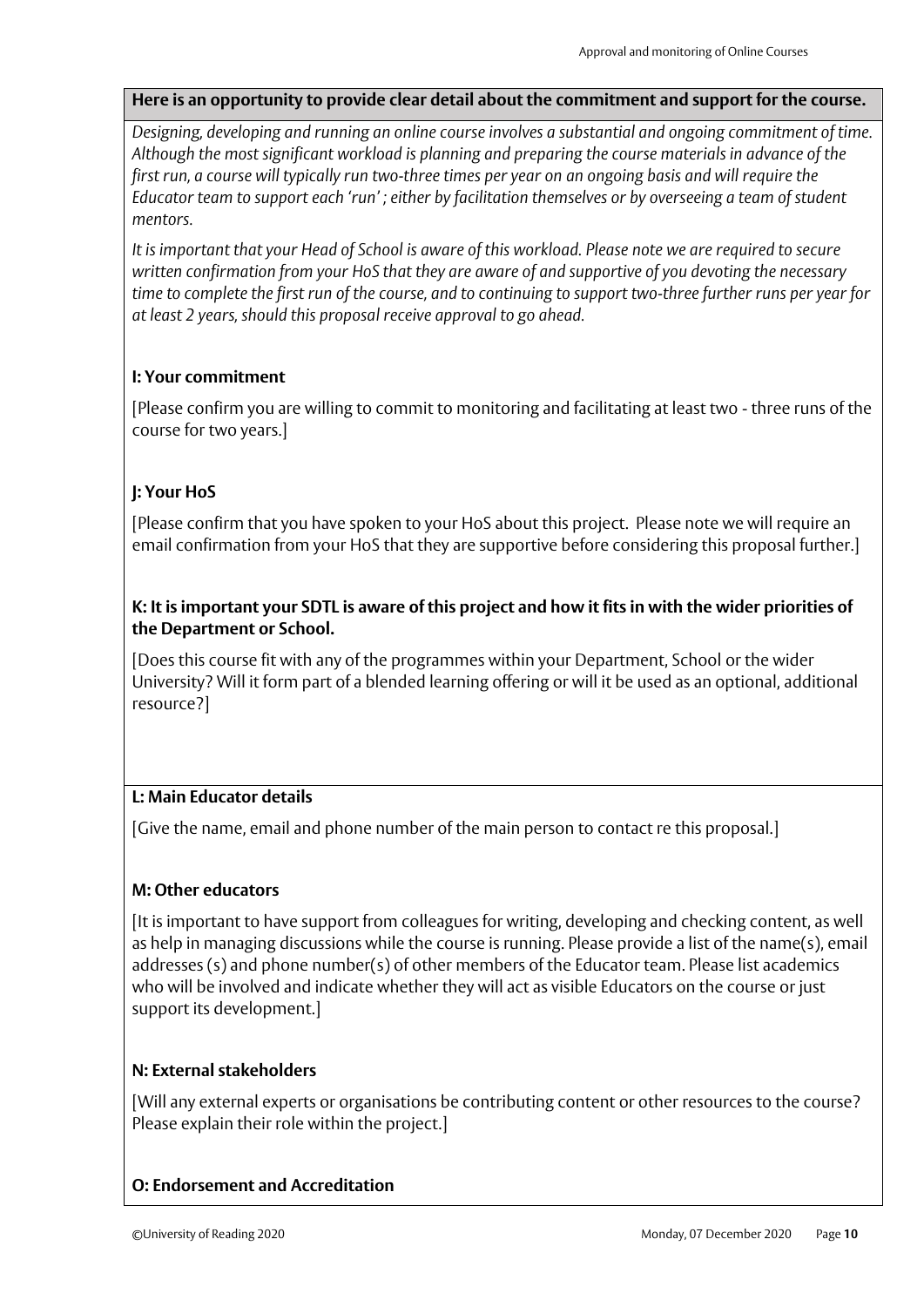[Are there any external bodies who would endorse or accredit the course? Do you have a contact in this organisation?]

#### **P: Funding**

[Do you have any funding which could be contributed to production costs? Include details of any funding bids linked to the course and/or sponsorship.]

**Here is your opportunity to share initial ideas for marketing the course and disseminating your research.** 

*Targeted marketing is crucial for the success of an online course. If this project is approved the Online Course team will set up a meeting to discuss course promotion. It would be helpful in advance to understand who should be involved and any ideas you've had for promotion.*

#### **Q: Marketing and outreach officers**

[Who is the marketing and outreach officers for your School? Have you already discussed your idea for this proposed course with them?]

#### **R: Key contacts**

[Please share any key contacts in external organisations who may be interested in promoting the course. Are you aware of any external organisations that may be willing to offer this course to their staff for CPD? If so, do you have a contact in this organisation?]

#### **S: Promoting the online course**

[How will you be promoting the course?]

#### **T: Sharing best practice across the University and wider**

[How will the outcomes and impact of the work be disseminated? Are you planning to publish a paper about the course?]

**Please send your completed form to Nicky McGirr Online Courses Programme Manager: [n.mcgirr@reading.ac.uk](mailto:n.mcgirr@reading.ac.uk)**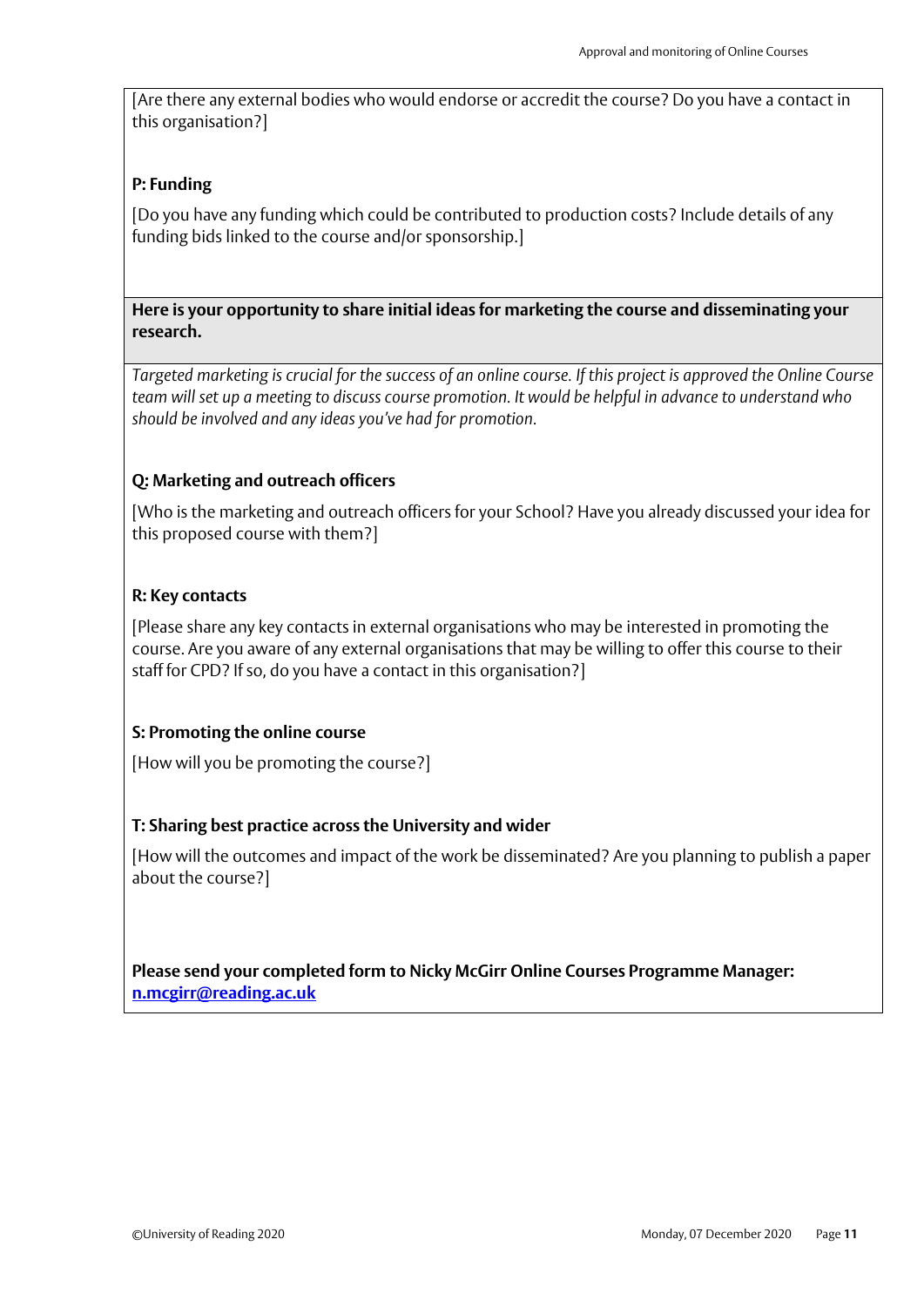# Annex 3

# **Online Course** evaluation

[Course name] Course run: [run number] [run date]

#### <span id="page-11-0"></span>Contents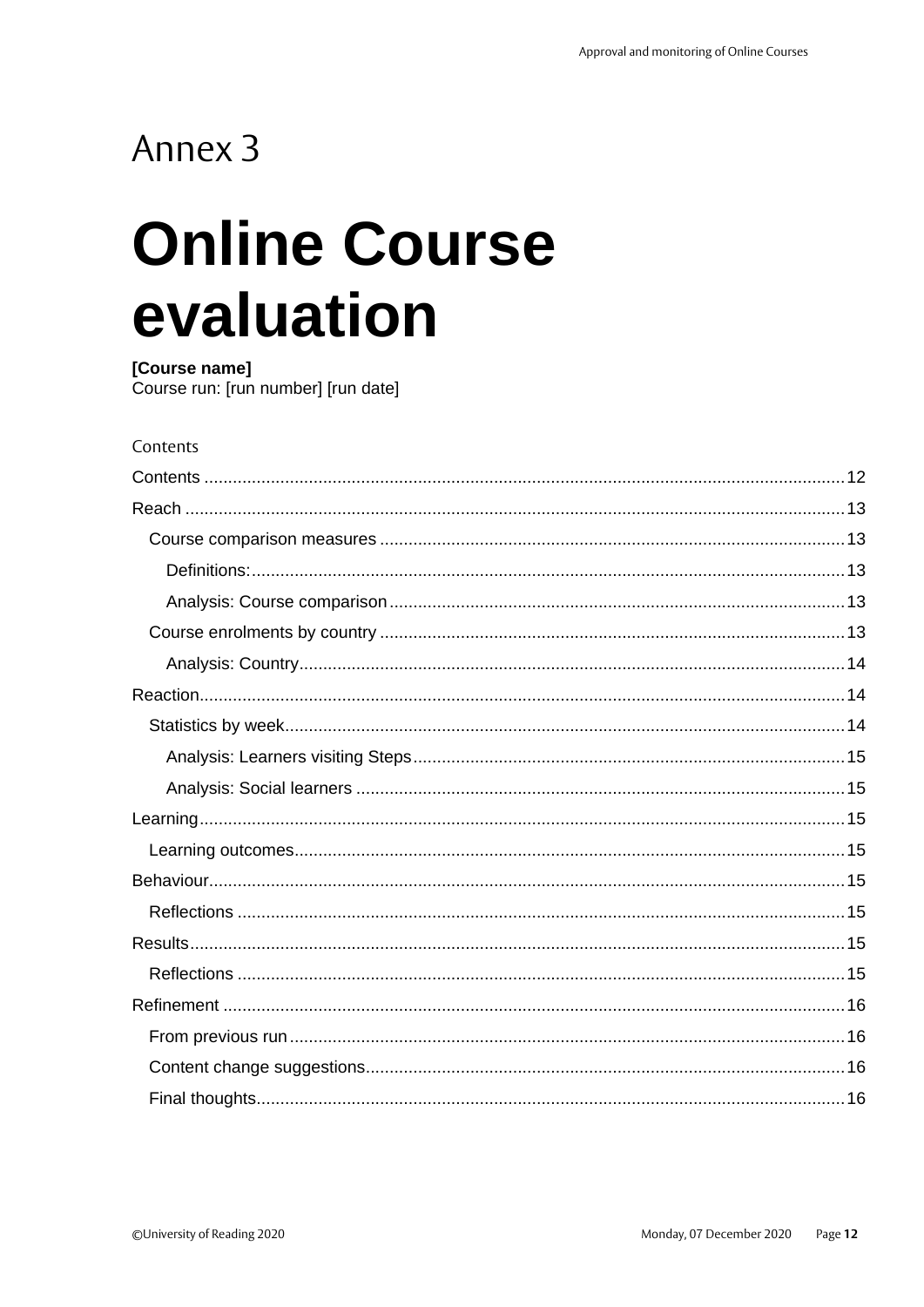# <span id="page-12-0"></span>Reach

*Measures numbers, coverage and usability of activities and involvement of participants and/ or targeted groups.*

### <span id="page-12-1"></span>Course comparison measures

|                                                                      | <b>Joiners Active</b> | <b>Social</b><br><b>Learners Learners</b> | $\geq 50\%$ Step | $\geq$ 90% Step<br>completion completion |
|----------------------------------------------------------------------|-----------------------|-------------------------------------------|------------------|------------------------------------------|
| <b>FutureLearn average</b>                                           |                       |                                           |                  |                                          |
| [Course category averages]                                           |                       |                                           |                  |                                          |
| [Course name] Run [no.] [date]                                       |                       |                                           |                  |                                          |
| [Previous runs of same]                                              |                       |                                           |                  |                                          |
| course]                                                              |                       |                                           |                  |                                          |
| [Previous runs of same]<br>course]                                   |                       |                                           |                  |                                          |
| [Previous runs of same]                                              |                       |                                           |                  |                                          |
| course]                                                              |                       |                                           |                  |                                          |
| Moon numbers Data as of Idate) Complete data from Eutural earn state |                       |                                           |                  |                                          |

<span id="page-12-2"></span>Mean numbers. Data as of [date] **[complete data from FutureLearn stats**]

## Definitions:

Active users: those (of any role) who have completed at least one Step at any time in any course week, including those who go on to become Leavers.

Social Learners: are those (of any role) who have posted at least one comment on any Step. ≥50% Step completion: Learners who've marked 50% or more of Steps complete represents users (of any role) who have successfully completed 50% or more of the Steps contained within the course.

≥90% Step completion: Learners who've marked 90% or more of Steps complete represents users (of any role) who have successfully completed 90% or more of the Steps contained within the course.

### <span id="page-12-3"></span>Analysis: Course comparison

<span id="page-12-4"></span>**Xxxxx** 

### Course enrolments by country

**Other ()**

In order of percentage (high to low). Data as of [date]. **[complete data from FutureLearn stats]**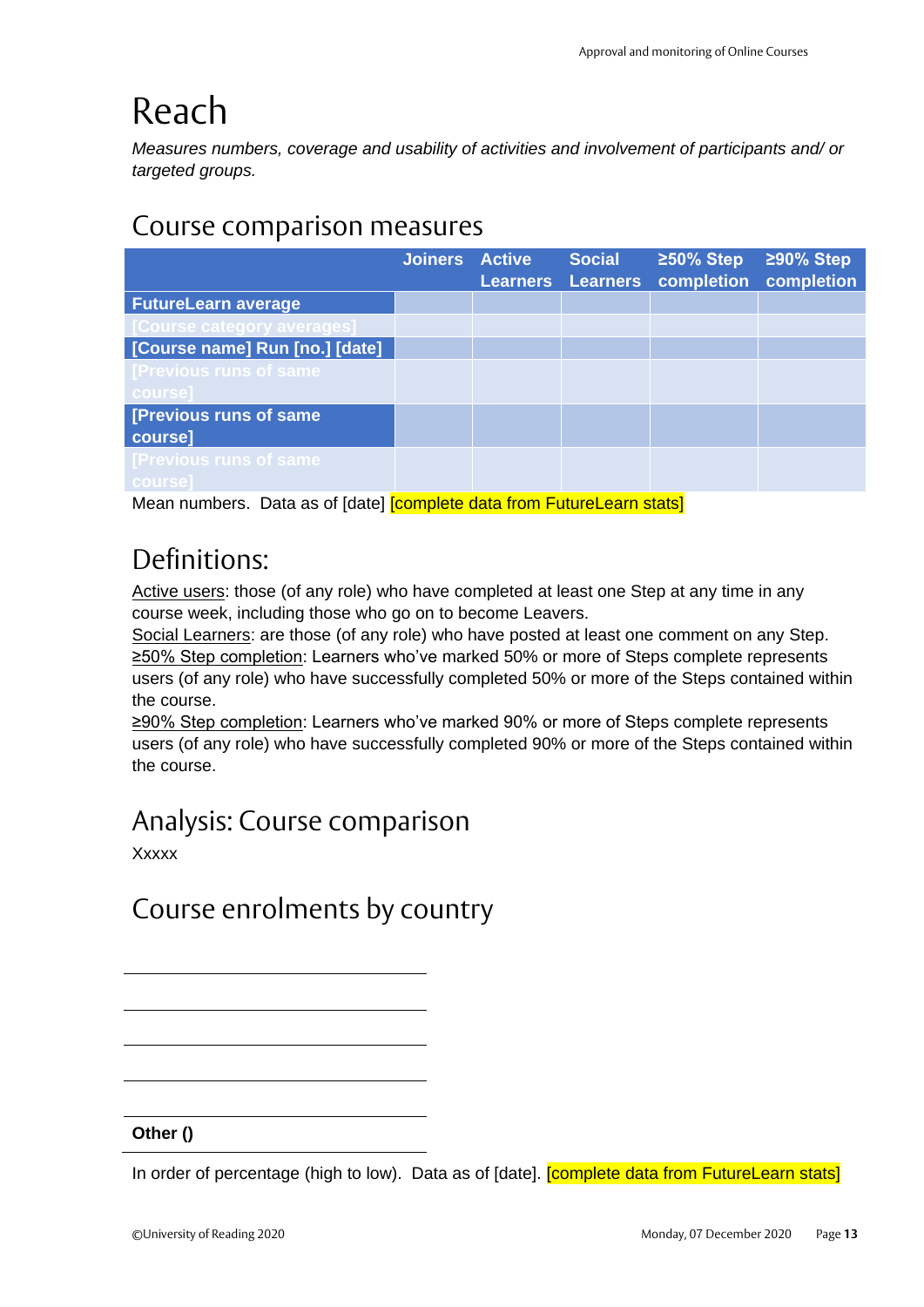## <span id="page-13-0"></span>Analysis: Country

<span id="page-13-1"></span>xxxxx

# Reaction

<span id="page-13-2"></span>*Analyses feedback on participants' reaction. Was it useful, engaging, interesting, enjoyable?*

### Statistics by week

|                                                                  |   | Week Week 2 Week 3 |  |
|------------------------------------------------------------------|---|--------------------|--|
|                                                                  | 1 |                    |  |
| <b>Learners visiting Steps</b>                                   |   |                    |  |
| <b>Active Learners</b>                                           |   |                    |  |
| <b>Social Learners</b>                                           |   |                    |  |
| <b>Visited Steps</b>                                             |   |                    |  |
| <b>Average visited Steps per user</b>                            |   |                    |  |
| <b>Completed Steps</b>                                           |   |                    |  |
| <b>Average completed Steps per</b>                               |   |                    |  |
| user                                                             |   |                    |  |
| <b>Comments</b>                                                  |   |                    |  |
| <b>Average comments per user</b>                                 |   |                    |  |
| Data as of [date]. <b>[complete data from FutureLearn stats]</b> |   |                    |  |



*Graph of key results. [To be edited to reflect the table data]*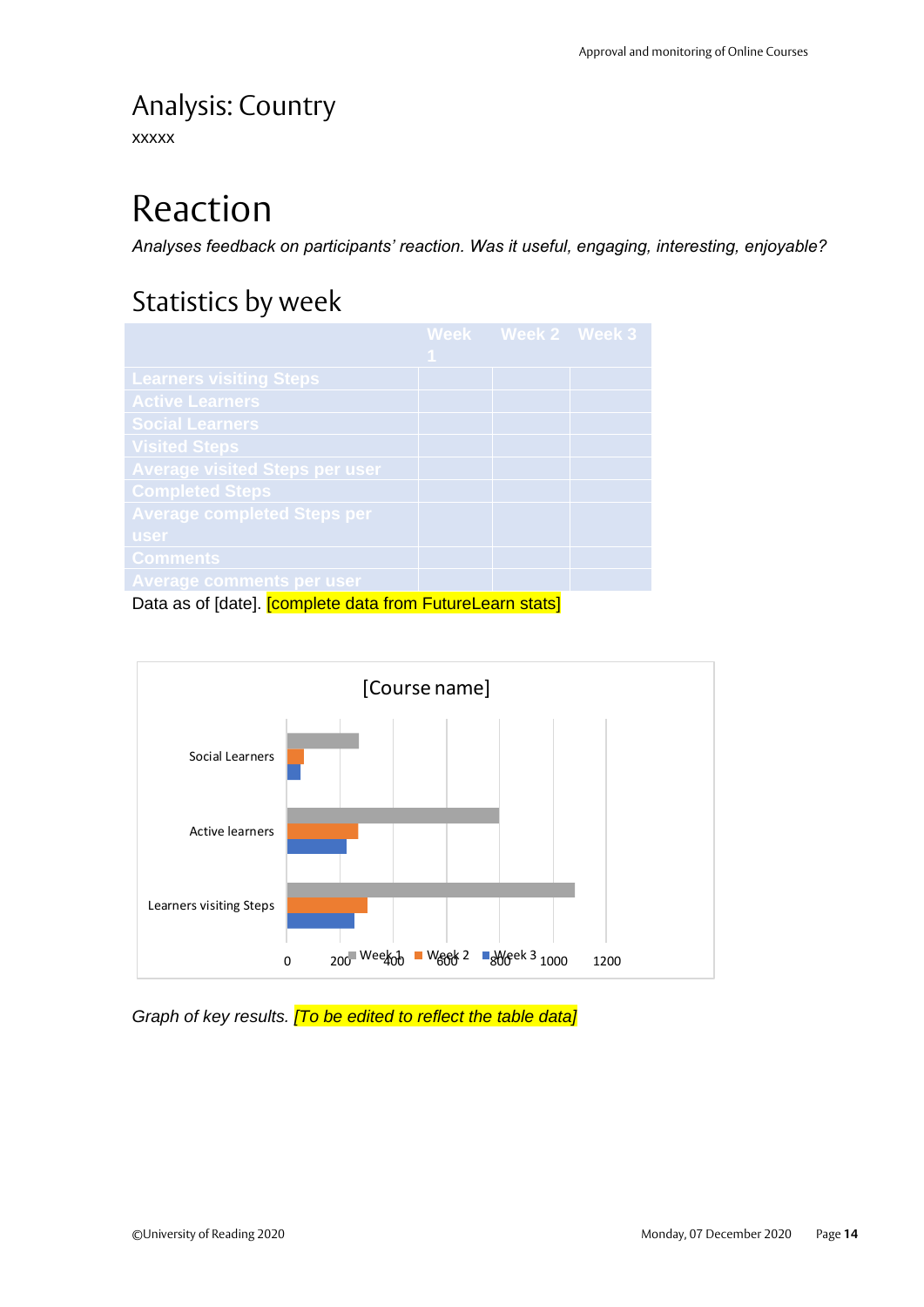# <span id="page-14-0"></span>Analysis: Learners visiting Steps

<span id="page-14-1"></span>xxxxx

### Analysis: Social learners

<span id="page-14-2"></span>xxxxx

# Learning

<span id="page-14-3"></span>*Measures whether information has been absorbed and objectives have been met.*

### Learning outcomes

| Learning outcomes | <b>Result</b> |
|-------------------|---------------|
|                   |               |
|                   |               |
|                   |               |
|                   |               |
|                   |               |
|                   |               |
|                   |               |

[complete data from FutureLearn course page, and results with summaries of comments from the course]

# <span id="page-14-4"></span>Behaviour

*Analyses the extent to which newly acquired skills, knowledge or attitudes are applied in different contexts.*

### <span id="page-14-5"></span>Reflections

xxxxx

# <span id="page-14-6"></span>Results

*Determines if there has been any positive impact on the strategic goals (e.g. KPIs) of the University e.g. access, participation, retention, attainment, progression.*

### <span id="page-14-7"></span>Reflections

xxxxx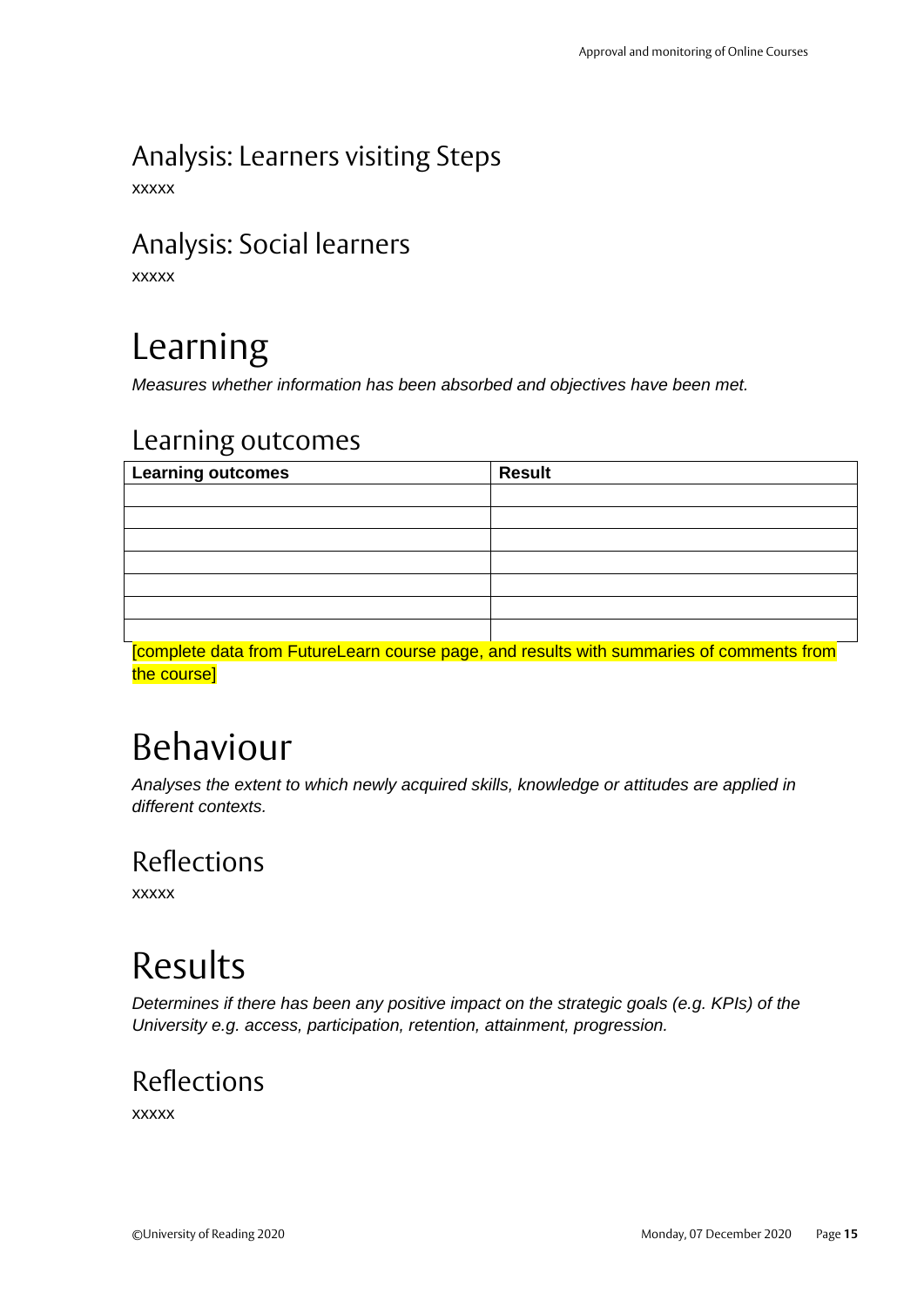# <span id="page-15-0"></span>Refinement

*Changes to the course required in response to feedback received by Learners and from reflections from the Online Courses team and the Educator team.*

### <span id="page-15-1"></span>From previous run

| <b>STEP NUMBER</b> | <b>AMENDMENT SUMMARY</b> | <b>RESULT</b> |
|--------------------|--------------------------|---------------|
|                    |                          |               |
|                    |                          |               |
|                    |                          |               |
|                    |                          |               |
|                    |                          |               |
|                    |                          |               |
|                    |                          |               |
|                    |                          |               |

## <span id="page-15-2"></span>Content change suggestions

**STEP NUMBER AMENDMENT SUMMARY**

# <span id="page-15-3"></span>Final thoughts

xxxxx